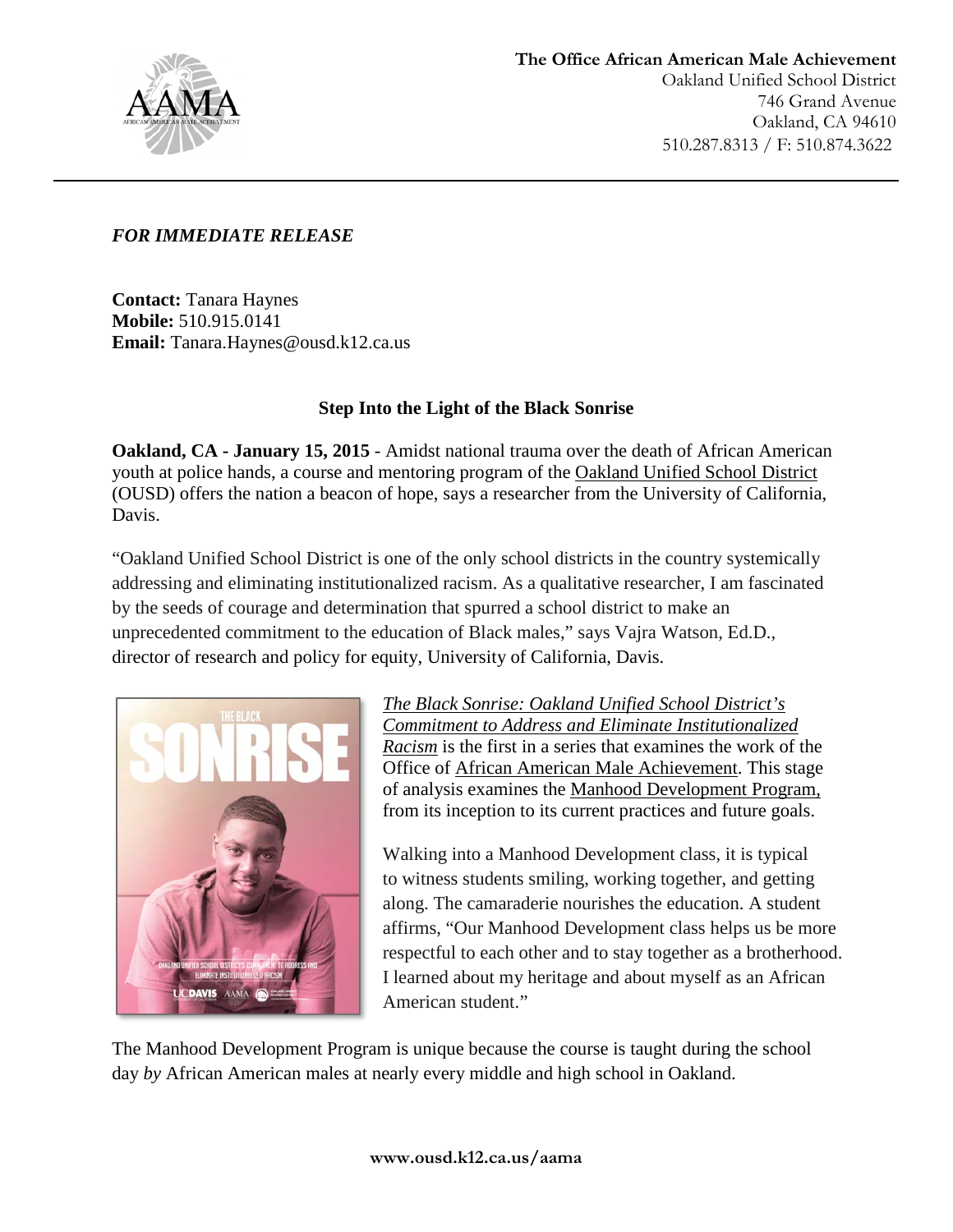"We learned that few adults at schools even ask students *how are you?* or *what do you want to be*? There is a general consensus that our young brothers are not having a good experience. While we are trying to change the school system and improve adult behavior, we need something that is tangible for these students. It's *not* just about changing structures. It's *not* just about changing policies. It's *not* just about changing practices. It's about helping students, in real time, who are being treated like villains and suspects when they have done nothing wrong," says Christopher P. Chatmon, executive director, African American Male Achievement, OUSD.

# **The Manhood Development Program supports African American male achievement through:**

- Culturally relevant curriculum
- Leadership and character development activities
- Transcript evaluation and college and career guidance
- Family engagement focused on college readiness and parent leadership development
- Recruitment and development of African American male instructors
- Cultural, college, and career field trips



MDP student, Asim and his mother, Nicole Wiggins

The second report released today documents the approach, impact, successes, and challenges of the Office over the past four years (2010-2014). *[Lean Into the Wind: Emerging Themes](http://ousd.k12.ca.us/Page/12268)  [and Strategic Recommendations for AAMA 2.0](http://ousd.k12.ca.us/Page/12268)* provides the following emerging themes and recommendations for executing the next iteration of the Office's work on behalf of District students.

### **Emerging Themes and Recommendations:**

- Continue to Foster a District-wide Culture which Nurtures African American Male Achievement
- Create an OUSD Office of Race and Equity and Build an Equity Data Dashboard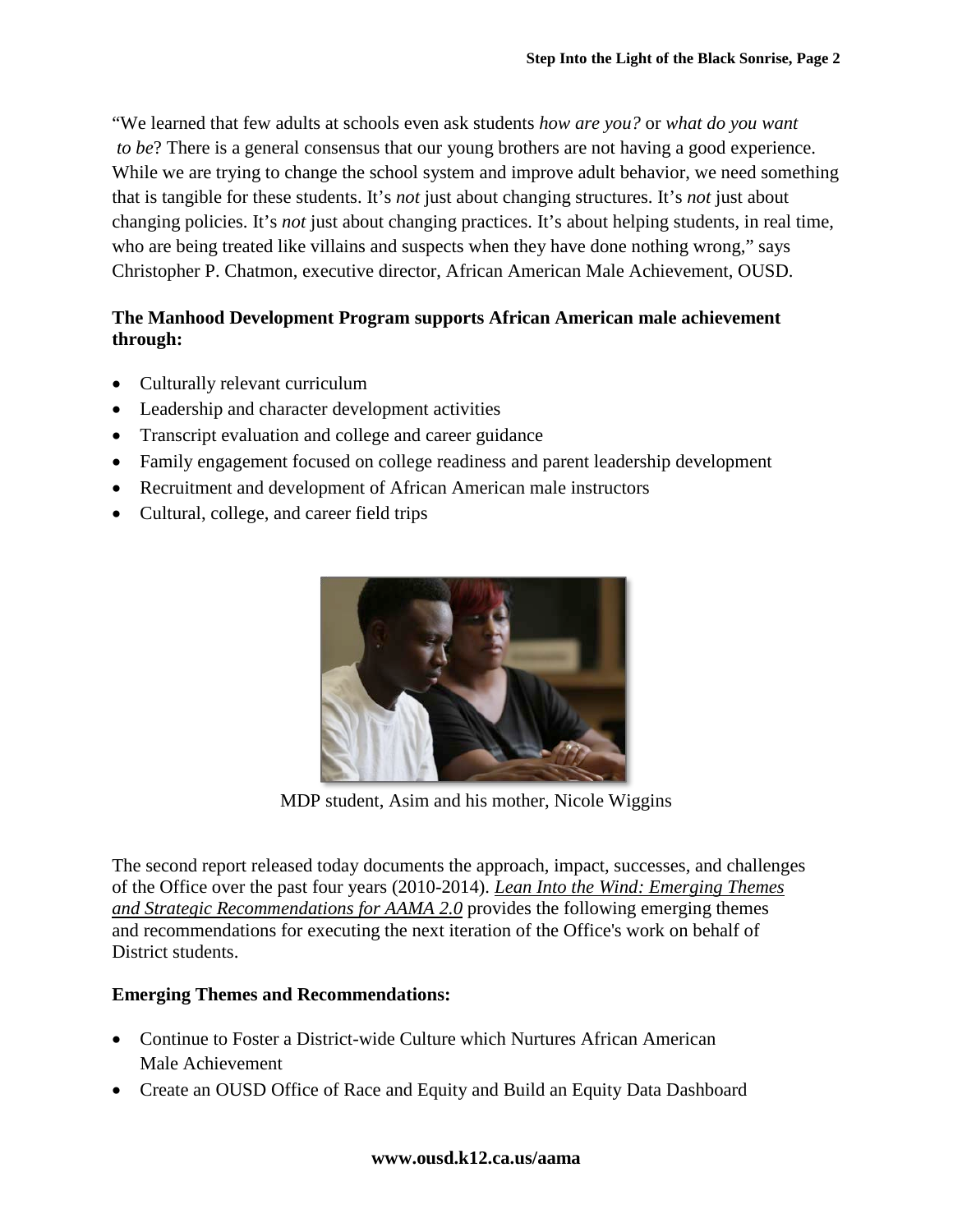- Create Robust Professional Development and Supports
- Expand and Deepen the Manhood Development Program
- Engage Parents as Critical Allies
- Develop a Robust Communications Strategy



MDP Student, Jolando with Jerome Gourdine

"It is powerful for our young men and boys to go to a place where they feel safe and to explore what is on their minds. The outcome of this freedom, to think and authentically be, is transformational," says Jerome Gourdine, Manhood Development, program manager, African American Male Achievement, OUSD.

View *[The Black Sonrise](http://ousd.k12.ca.us/Page/12267)* View [Manhood Development Student Spotlight](http://youtu.be/sj7UaldccjE) View *[Lean Into the Wind](http://ousd.k12.ca.us/Page/12268)*

Both reports will be discussed at a student-led live event on Thursday, January 15<sup>th</sup>, 2015 from 6:30-8:30pm at Impact Hub Oakland, 2323 Broadway, Oakland, CA 94612. For more information and to register for the FREE event click [here.](http://www.ousd.k12.ca.us/site/Default.aspx?PageID=12232&PageType=17&DomainID=78&ModuleInstanceID=13426&EventDateID=17643&CurrentView=month)

### **Other Contacts:**

*for* Manhood Development Program Student and Parents *contact* Tanara Haynes AAMA Communications VISTA [510.915.0141](tel:%5C510.915.0141) [Tanara.Haynes@ousd.k12.ca.us](mailto:josh.egel@ousd.k12.ca.us)

*for* AAMA Executive Director *contact* Christopher P. Chatmon [510.287.8313](tel:%5C510.287.8313) [christopher.chatmon@ousd.k12.ca.us](mailto:christopher.chatmon@ousd.k12.ca.us)